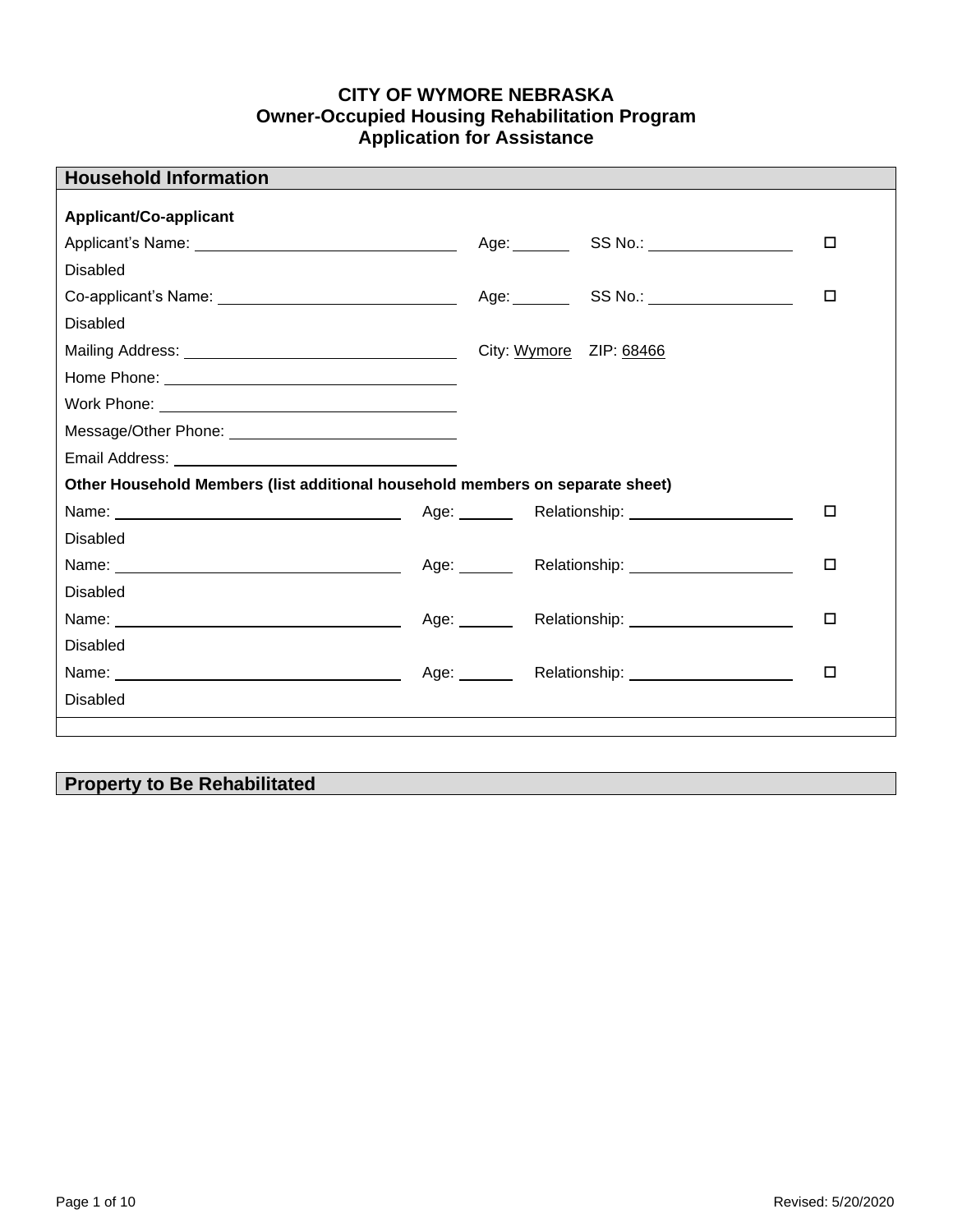| Address & Legal Description of Property to Be Rehabilitated                                                                  |                                      |
|------------------------------------------------------------------------------------------------------------------------------|--------------------------------------|
|                                                                                                                              | ZIP: 68466                           |
|                                                                                                                              |                                      |
| 1/4 Section: ___________ 1/4 Section: __________ Section: _________ Township: ________                                       | Range: _____                         |
|                                                                                                                              |                                      |
| Mortgage #1                                                                                                                  |                                      |
|                                                                                                                              | Account No.: <u>_______________</u>  |
|                                                                                                                              |                                      |
|                                                                                                                              | Phone: _______________________       |
|                                                                                                                              |                                      |
|                                                                                                                              | Monthly Payment: \$                  |
| Type of Mortgage: $\Box$ Conventional $\Box$ FHA $\Box$ VA $\Box$ Rural Development $\Box$ Land Contract (Ineligible) $\Box$ |                                      |
| Other                                                                                                                        |                                      |
| Mortgage #2                                                                                                                  |                                      |
|                                                                                                                              | Account No.: <u>________________</u> |
|                                                                                                                              |                                      |
|                                                                                                                              |                                      |
|                                                                                                                              | Monthly Payment: \$                  |
|                                                                                                                              |                                      |
| <b>Homeowners Insurance</b>                                                                                                  |                                      |
|                                                                                                                              | Policy No.: _________________        |
|                                                                                                                              |                                      |
|                                                                                                                              |                                      |
|                                                                                                                              |                                      |
| City/State/ZIP: New York City/State/ZIP:                                                                                     | Annual Premium: \$                   |
|                                                                                                                              |                                      |
| <b>Property Taxes</b>                                                                                                        |                                      |
| Assessed Value of Home to be Rehabilitated: \$                                                                               | Annual Property Taxes: \$            |
|                                                                                                                              |                                      |
| <b>Employment</b>                                                                                                            |                                      |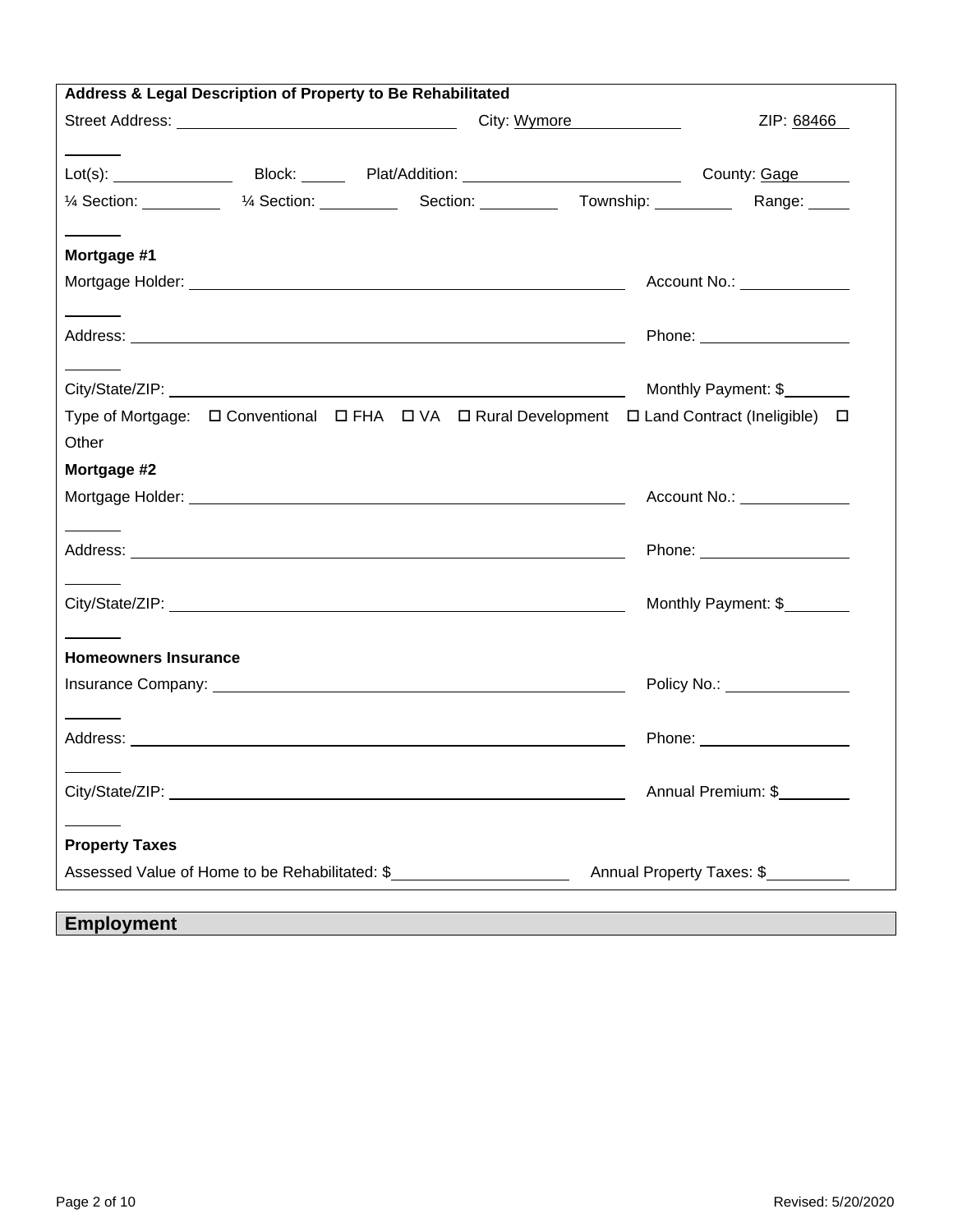| <b>Applicant</b>    |                                        |
|---------------------|----------------------------------------|
|                     | □ Full-time □ Self-employed            |
|                     | Phone: <u>____________________</u>     |
|                     |                                        |
|                     | Years/Months Employed: /               |
|                     |                                        |
|                     |                                        |
|                     | □ Full-time □ Self-employed            |
|                     | Phone: ______________________          |
|                     | Years/Months Employed: /               |
|                     |                                        |
|                     |                                        |
| <b>Co-applicant</b> |                                        |
|                     | $\Box$ Full-time $\Box$ Self-employed  |
|                     | Phone: ___________________             |
|                     |                                        |
|                     | Years/Months Employed: /               |
|                     |                                        |
|                     |                                        |
|                     | $\square$ Full-time<br>□ Self-employed |
|                     | Phone: ________________________        |
|                     |                                        |
|                     | Years/Months Employed: /               |
|                     |                                        |

# **Income**

 $\Gamma$ 

| Annual Income from Wages, Salaries, Benefits, Etc.    |                               |                                    |
|-------------------------------------------------------|-------------------------------|------------------------------------|
| Applicant's Annual Income from Wages/Salaries:        | $\mathbb{S}$                  | (Attach copy of two current wage)  |
| statements)                                           |                               |                                    |
| Co-applicant's Annual Income from Wages/Salaries:     | $\mathcal{S}$                 | (Attach copy of two current wage)  |
| statements)                                           |                               |                                    |
| Annual Income from Social Security:                   | S.                            | (Attach copy of benefits letters)  |
| Annual Income from Supplemental Security Income:      | $\mathcal{S}$                 | (Attach copy of benefits letters)  |
| Annual Income from Public Assistance (ADC, TANF):     | $\mathbb{S}$ and $\mathbb{S}$ | (Attach copy of benefits letters)  |
| Annual Income from Benefits/Pensions:                 | \$.                           | (Attach copy of recent statements) |
| <b>Annual Income from Annuities:</b>                  | S.                            | (Attach copy of recent statements) |
| Annual Income from Child Support:                     | \$.                           | (Attach copy of divorce decree)    |
| County: ___________________________<br>Case No.: 2008 |                               |                                    |
| Annual Income from Alimony:                           | \$                            | (Attach copy of divorce decree)    |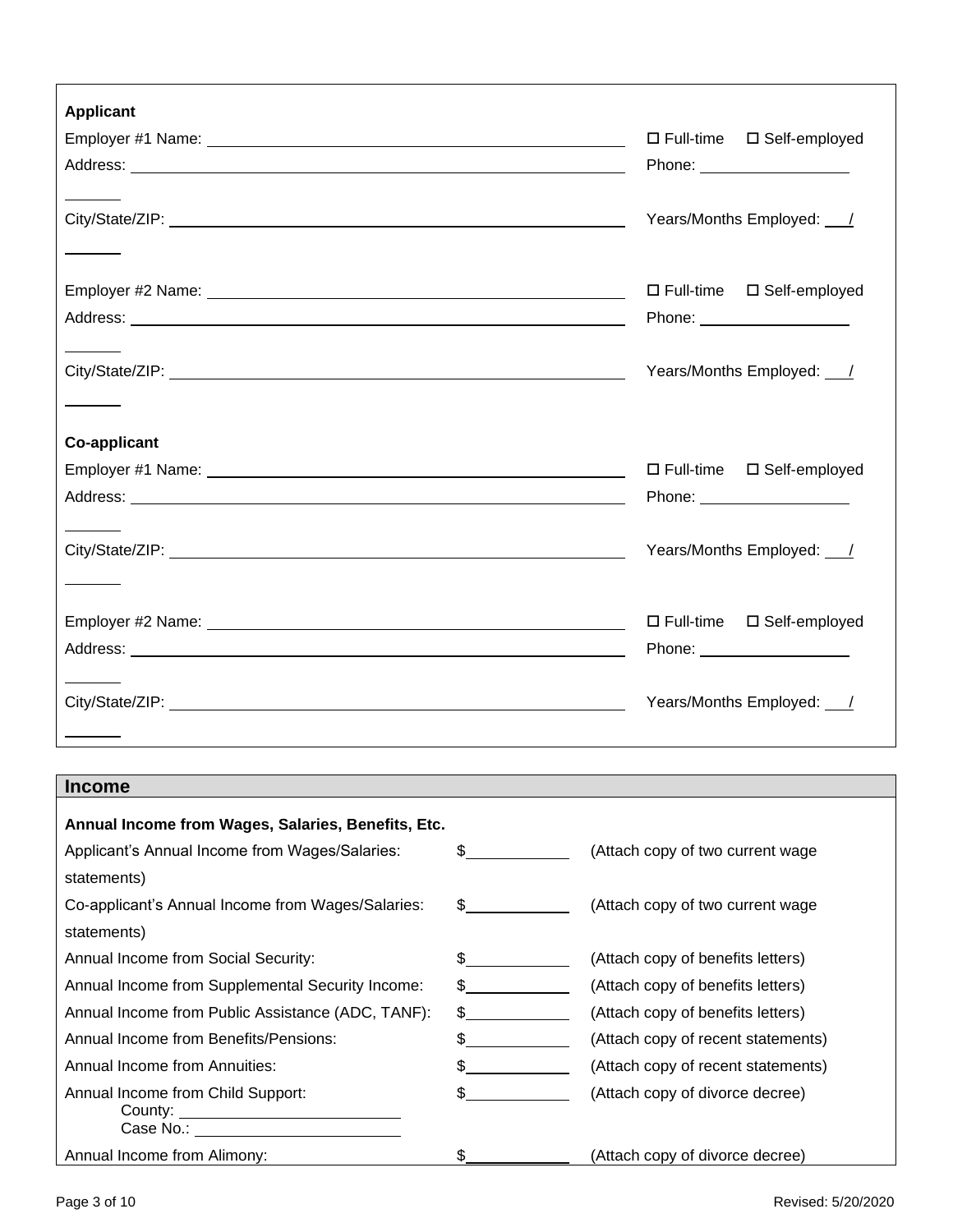| Case No.: The contract of the contract of the contract of the contract of the contract of the contract of the contract of the contract of the contract of the contract of the contract of the contract of the contract of the |  |
|-------------------------------------------------------------------------------------------------------------------------------------------------------------------------------------------------------------------------------|--|
| Annual Income from Rental Properties:                                                                                                                                                                                         |  |
| Other Annual Income:                                                                                                                                                                                                          |  |
| <b>Other Annual Income:</b><br>Explain: Explain                                                                                                                                                                               |  |
| Total Annual Household Income (Total of Above):                                                                                                                                                                               |  |

| <b>Assets</b>                                                                    |                                          |
|----------------------------------------------------------------------------------|------------------------------------------|
| <b>Checking/Savings Accounts</b>                                                 |                                          |
|                                                                                  | $\Box$ Checking $\Box$ Savings<br>$\Box$ |
| Other                                                                            |                                          |
|                                                                                  | Account No.: <u>_______________</u>      |
|                                                                                  |                                          |
|                                                                                  | Current Balance: \$                      |
|                                                                                  |                                          |
|                                                                                  | $\Box$ Checking $\Box$ Savings $\Box$    |
| Other                                                                            |                                          |
|                                                                                  | Account No.: <u>________________</u>     |
|                                                                                  |                                          |
|                                                                                  | Current Balance: \$                      |
|                                                                                  |                                          |
| Stocks, Bonds, Treasury Bills, Certificates of Deposit and Money Market Accounts |                                          |
|                                                                                  | Account No.: <u>_______________</u>      |
|                                                                                  |                                          |
|                                                                                  | Current Value: \$                        |
|                                                                                  |                                          |
|                                                                                  |                                          |
|                                                                                  |                                          |
|                                                                                  |                                          |
|                                                                                  | Account No.: <u>________________</u>     |
|                                                                                  |                                          |
|                                                                                  | Current Value: \$                        |
|                                                                                  |                                          |
| <b>Retirement Accounts/Pension Funds</b>                                         |                                          |
|                                                                                  | Account No.: <u>_________________</u>    |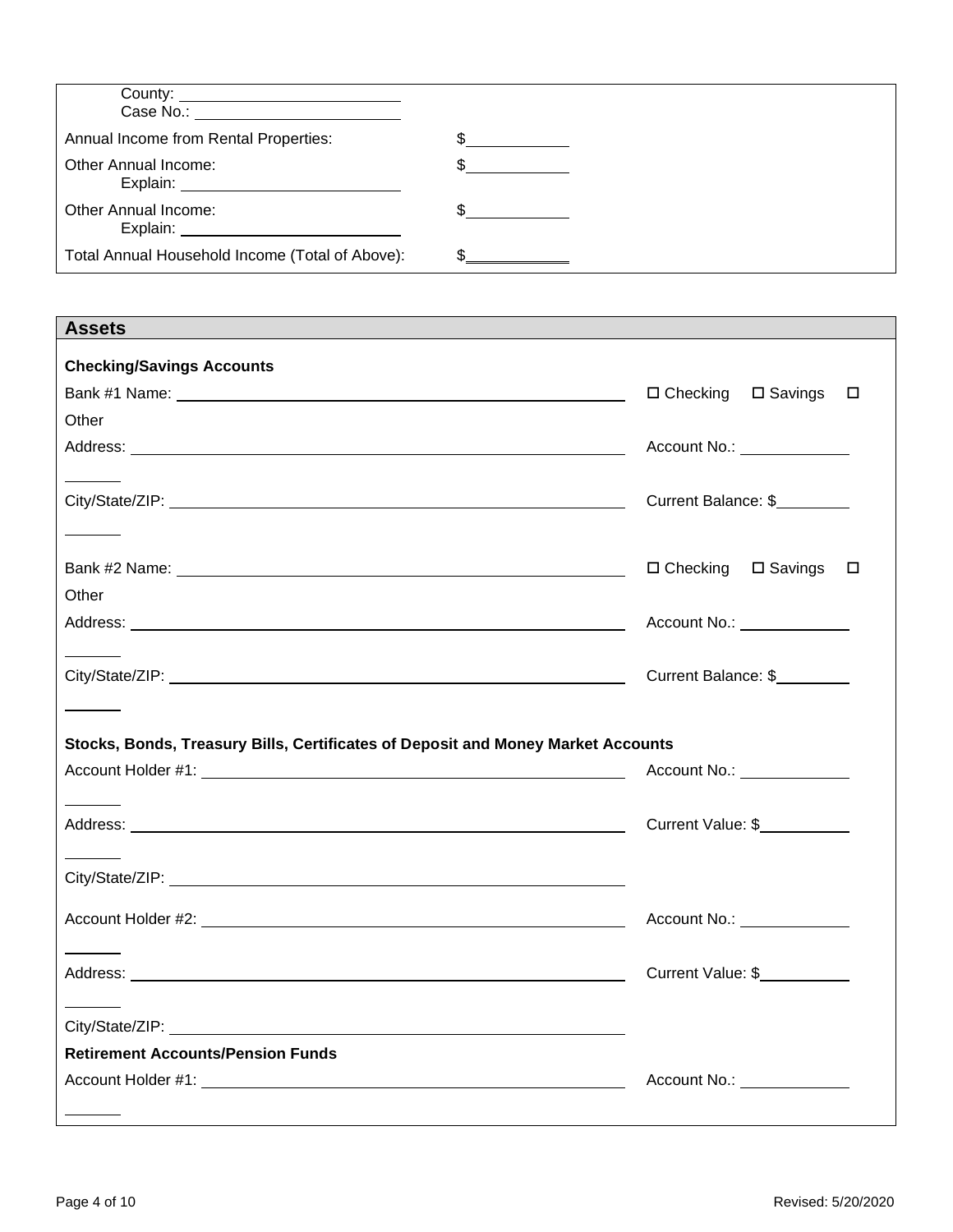|                                                           | Current Balance: \$          |
|-----------------------------------------------------------|------------------------------|
|                                                           |                              |
|                                                           |                              |
|                                                           | Account No.: ______________  |
|                                                           |                              |
|                                                           | Current Balance: \$          |
|                                                           |                              |
| <b>Whole/Universal Life Insurance</b>                     |                              |
|                                                           | Policy No.: ________________ |
|                                                           | Surrender Value: \$          |
|                                                           |                              |
|                                                           |                              |
| Mortgages or Deeds of Trust (other than the home you own) |                              |
|                                                           | City/State: 2008             |
|                                                           | Assessed Value: \$           |
|                                                           | Rental Income: \$            |
|                                                           |                              |
|                                                           |                              |
|                                                           | Assessed Value: \$           |
|                                                           |                              |
|                                                           | Rental Income: \$            |
|                                                           |                              |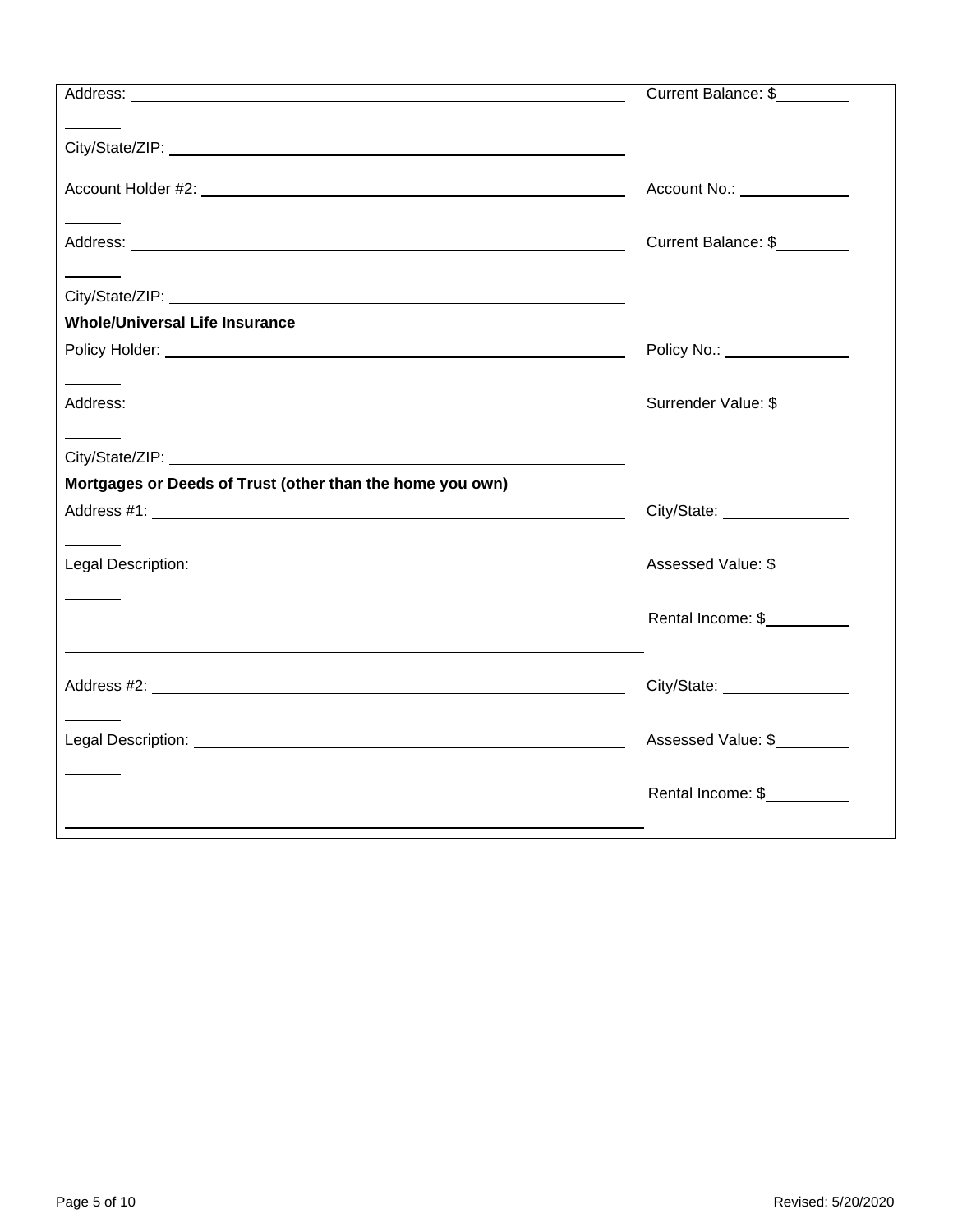## **APPLICANT DECLARATIONS**

### **Declarations**

I (We), the undersigned owners of the property listed on this application hereby make application to participate in the City of Wymore Housing Rehabilitation Program and authorize the City and/or its representative (Southeast Nebraska Development District-SENDD) to verify my (our) eligibility for assistance.

I (We) agree to abide by all rules and regulations established for the rehabilitation program, including the right of the City and/or its representative to inspect the property identified above for the purpose of determining its suitability and condition, as well as to determine the progress of the work being undertaken.

I (We) understand that the receipt of this application by the City and/or its representative in no way implies approval of the application or acceptance of the application for rehabilitation assistance and that approval of the application will depend upon meeting eligibility requirements and the availability of program funds.

I (We) understand that intentionally providing false or misleading information will be grounds for disqualifying me (us) from participation in the program.

I (We) understand that the City and/or its representative may forward my (our) application for assistance to the United States Department of Agriculture (USDA) Rural Development and/or the State of Nebraska Low Income Weatherization Assistance Program.

#### **Signatures**

I (We) hereby certify that I (we) do not have any income or any other assets that are not reported on this form. I (We) hereby further certify that the above information is true and accurate to the best of my (our) knowledge.

| Applicant    | Date |  |
|--------------|------|--|
| Co-applicant | Date |  |

### **Voluntary Information**

The following information is requested to verify compliance with Federal laws prohibiting discrimination on the basis of race, national origin, and sex. You are not required to furnish this information, but are encouraged to do so. This information will not be used in evaluation your application or to discriminate against you in any way.

Indicate the total number of family members in each of the following categories:

| White                                                   |
|---------------------------------------------------------|
| Black/African American                                  |
| Asian                                                   |
| American Indian/Alaskan Native                          |
| Native Hawaiian/Other Pacific Islander                  |
| American Indian/Alaskan Native & White                  |
| Asian & White                                           |
| Black/African American & White                          |
| American Indian/Alaskan Native & Black African American |
| <b>Other Multi-Racial</b>                               |
|                                                         |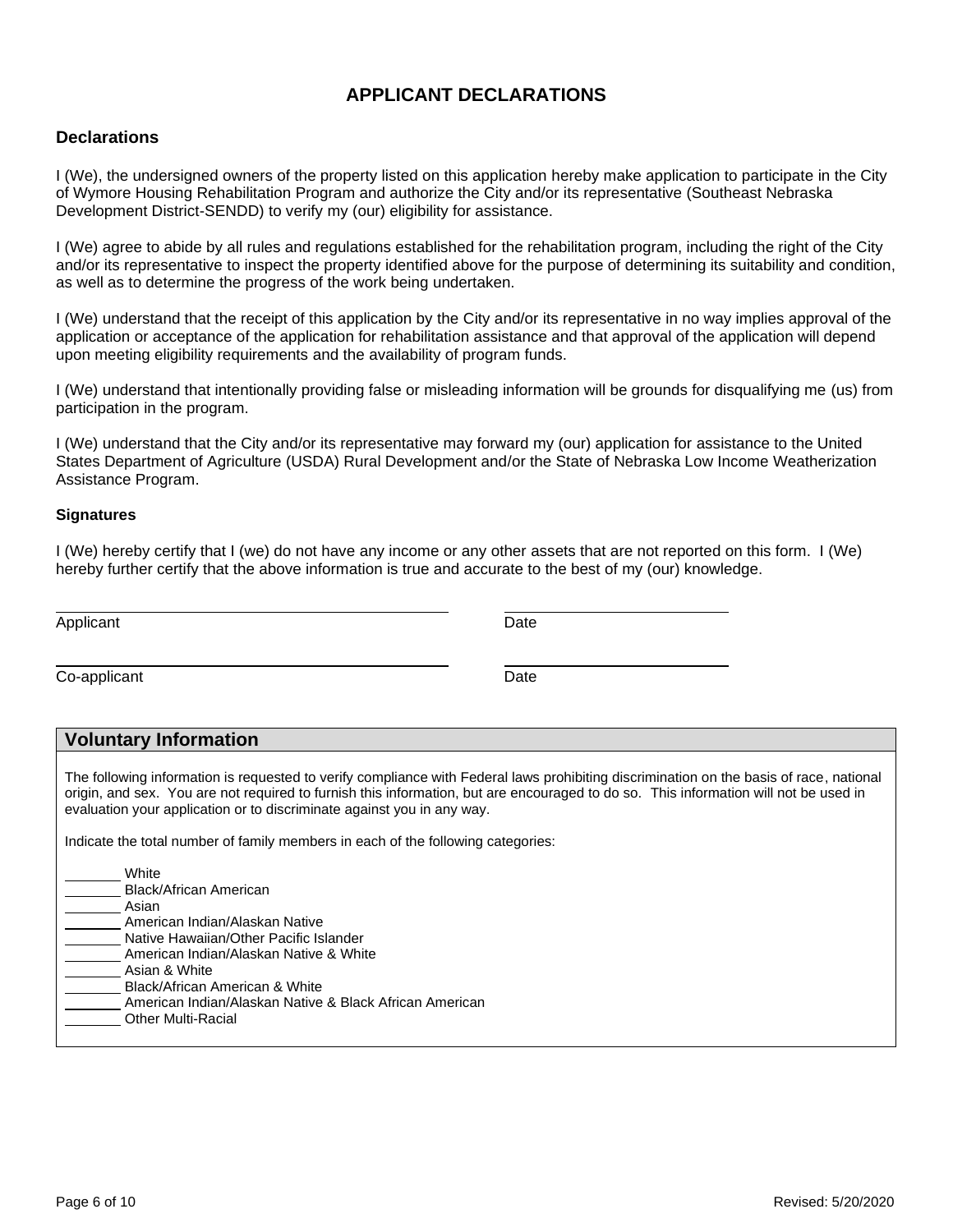### **CITY OF WYMORE OWNER-OCCUPIED HOUSING REHABILITATION PROGRAM PROGRAM ELIGIBILITY RELEASE FORM**

### **Organization Requesting Release of Information:**

Southeast Nebraska Development District 7407 O St Lincoln, NE 68510 Phone: 402-475-2560 Fax: 402-475-2794 Date:  $\overline{\phantom{a}}$ 

**Purpose:** Your signature on this Program Eligibility Release Form, and the signatures of each member of your household who is 18 years of age or older, authorizes the above-named organization to obtain information from a third party relative to your eligibility and continued participation in the Program

**Privacy Act Notice:** The Department of Housing and Urban Development (HUD) requires the collection of the information derived from this form to determine an applicant's eligibility for the Program and the amounts of assistance necessary using Program funds. This information will be used to establish the level of benefit from the Program; to protect the Government's financial interest; and, to verify the accuracy of the information furnished. It may be released to appropriate Federal, State, and local agencies and, when relevant, to civil, criminal, or regulatory investigators, and to prosecutors. Failure to provide any information may result in a delay or rejection of your eligibility approval. The Department is authorized to ask for this information by the National Affordable Housing Act of 1990.

NOTE: THIS GENERAL CONSENT MAY NOT BE USED TO REQUEST A COPY OF A TAX RETURN. IF A COPY OF A TAX RETURN IS NEEDED, IRS FORM 4506 "REQUEST FOR COPY OF TAX FORM" MUST BE PREPARED AND SIGNED SEPARATELY.

**Information Covered:** Inquiries may be made about items initialed by applicant(s).

|                          | Verification<br>Required | Applicant's<br>Initials |
|--------------------------|--------------------------|-------------------------|
| <b>Wages/Salaries</b>    |                          |                         |
| <b>Public Assistance</b> |                          |                         |
| Checking/Savings         |                          |                         |
| Retirement/Pension       |                          |                         |
| <b>Social Security</b>   |                          |                         |
| Stocks/Bonds             |                          |                         |
| Annuities                |                          |                         |
| Alimony                  |                          |                         |
| <b>Child Support</b>     |                          |                         |
| <b>Rental Properties</b> |                          |                         |

**Instructions:** Each adult member of the household must sign a Program Eligibility Release Form prior to the receipt of benefits. Additional signatures must be obtained from new adult members whenever they join the household or whenever members of the household become 18 years of age.

**Authorization:** I authorize the above-named agency and HUD to obtain information about me and my household that is pertinent to eligibility for participation in the program. I acknowledge that:

- 1. A photocopy of this form is as valid as the original.
- 2. I have the right to review the file and the information received using this form (with a person of my choosing to accompany me).
- 3. I have the right to copy information from this file and to request correction of information I believe inaccurate.
- 4. All adult household members will sign this form.

### **Signatures:**

| <b>Applicant's Printed Name</b>               |      |
|-----------------------------------------------|------|
| Applicant's Signature                         | Date |
| <b>Co-applicant's Printed Name</b>            |      |
| Co-applicant's Signature                      | Date |
| <b>Adult Household Member #3 Printed Name</b> |      |
| Adult Household Member #3 Signature Date      |      |

**Adult Household Member #4 Printed Name**

Adult Household Member #4 Signature Date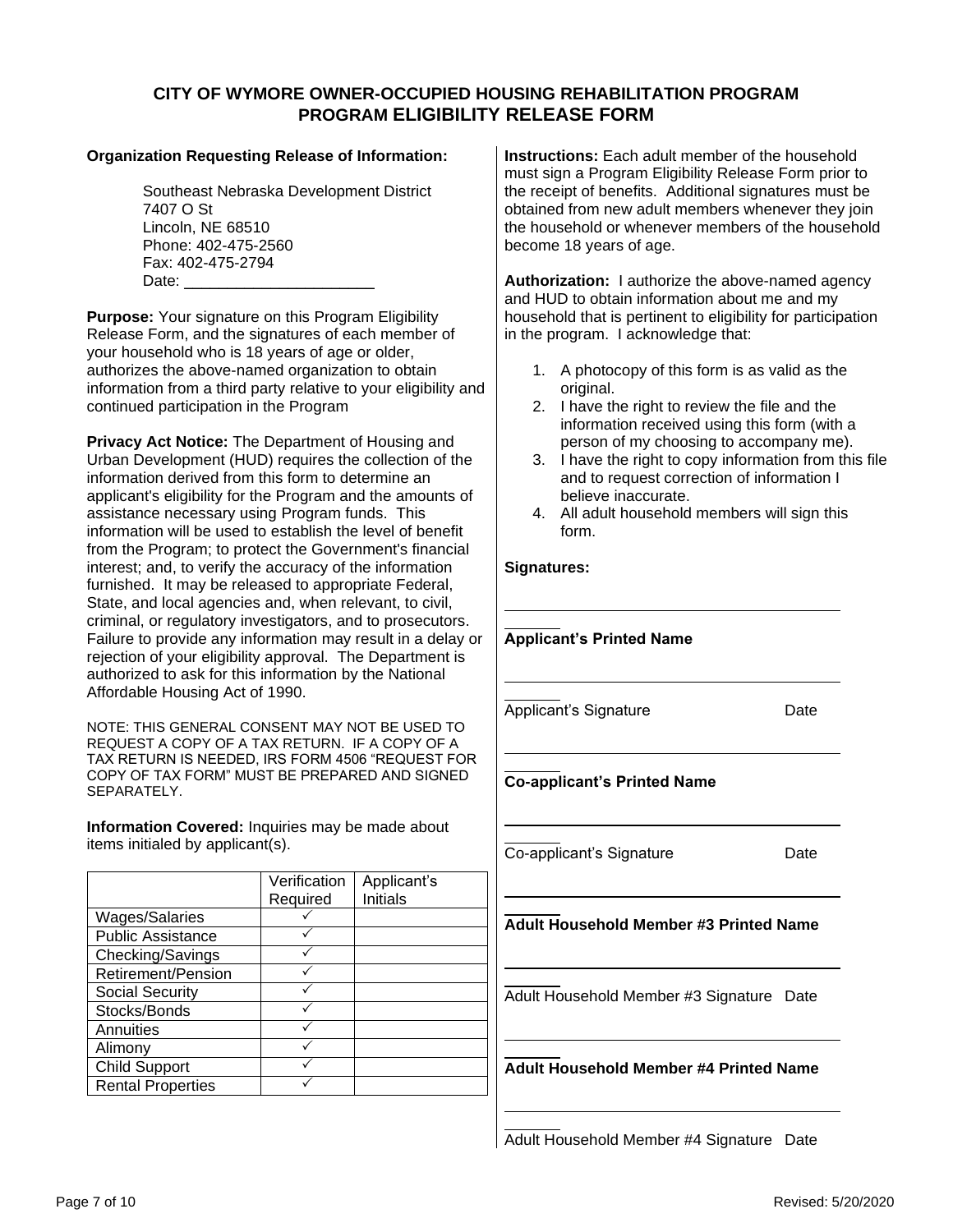**Adult Household Member #5 Printed Name**

Adult Household Member #5 Signature Date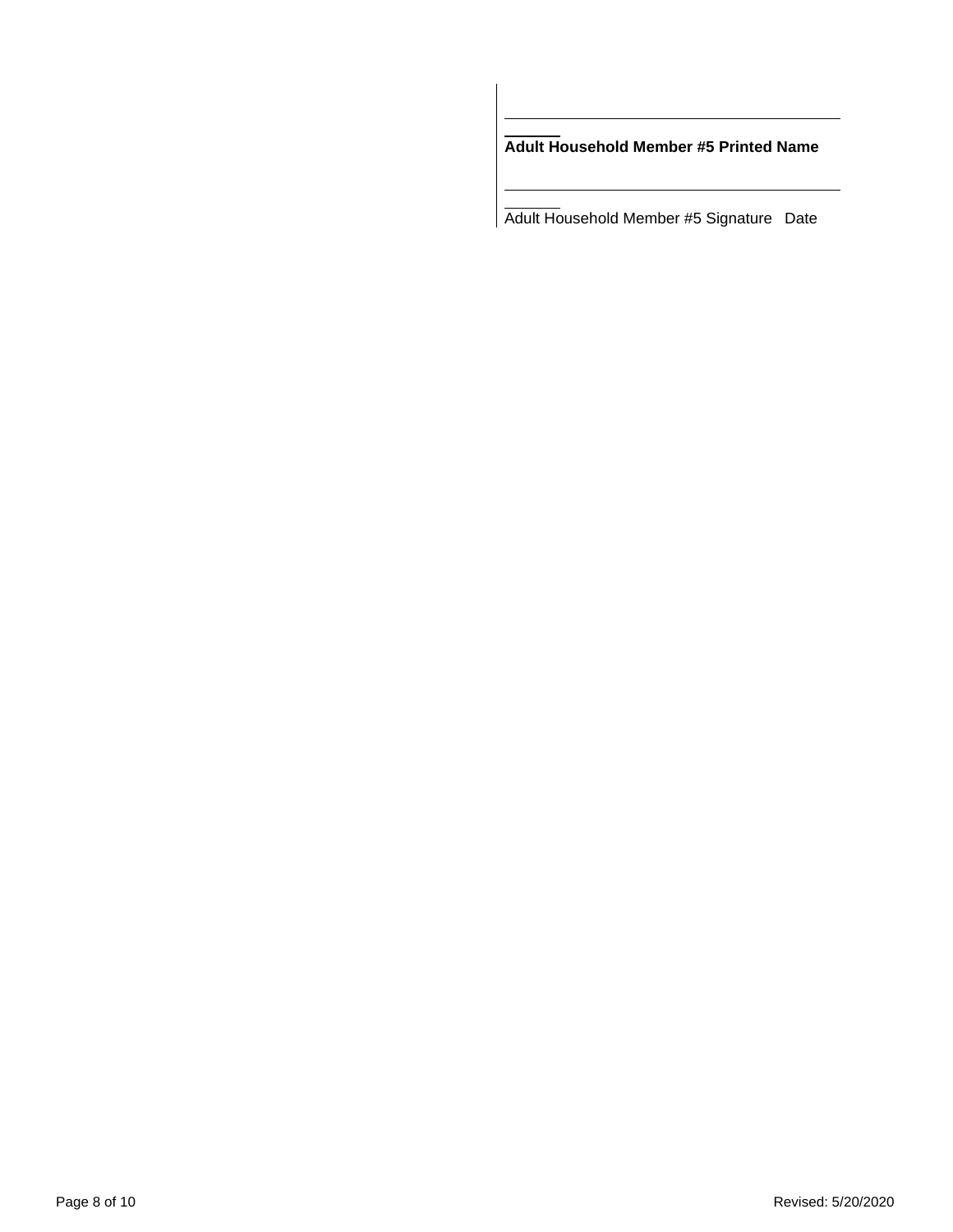## **UNITED STATES CITIZENSHIP ATTESTATION FORM**

For the purpose of complying with Neb. Rev. Stat. §§ 4-108 through 4-114, I attest as follows:

### **Applicant**

 $\Box$  I am a citizen of the United States.

**OR**

 $\Box$  I am a qualified alien under the federal Immigration and Nationality Act, my immigration status and alien number are as follows:

, and I agree to provide a copy of my USCIS documentation upon request.

| Applicant's Printed Name:                                                                                 |           |
|-----------------------------------------------------------------------------------------------------------|-----------|
| (first, middle, last)                                                                                     |           |
|                                                                                                           |           |
|                                                                                                           |           |
| Co-applicant                                                                                              |           |
| $\Box$ I am a citizen of the United States.                                                               | <b>OR</b> |
| $\Box$ I am a qualified alien under the federal Immigration and Nationality Act. my immigration status an |           |

gration and Nationality Act, my immigration status and alien number are as follows:

, and I agree to provide a copy of my USCIS documentation upon request.

Co-applicant's Printed Name:

(first, middle, last)

Signature:

Date: <u>example</u>

**I/We hereby attest that my/our response and the information provided on this form and any related application for public benefits are true, complete and accurate and I/we understand that this information may be used to verify my/our lawful presence in the United States.**